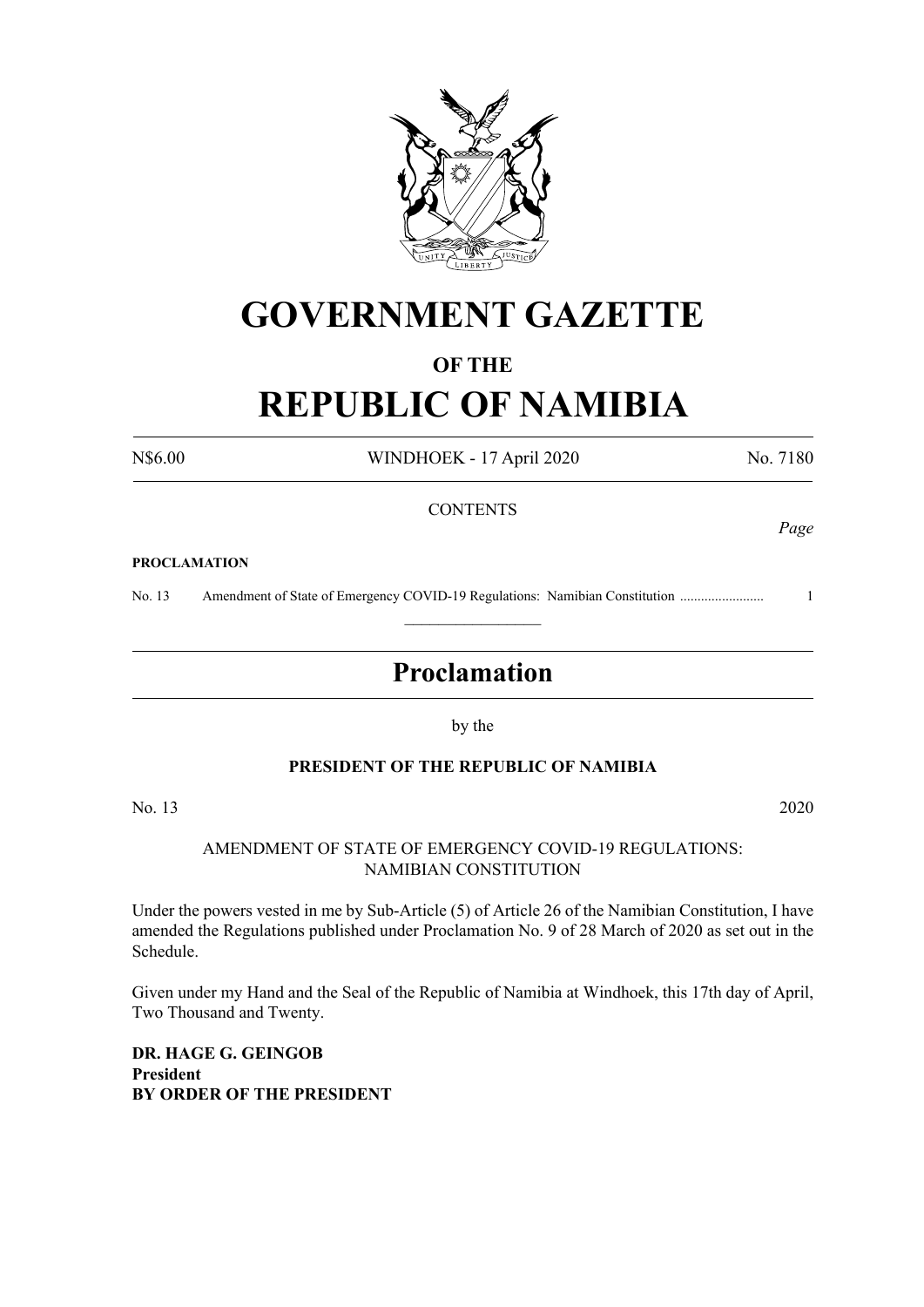# **SCHEDULE**

# **Definitions**

**1.** In these regulations "the Regulations" means the Regulations published under Proclamation No. 9 of 28 March of 2020.

# **Amendment of regulation 1 of Regulations**

- **2.** Regulation 1 of the Regulations is amended by -
- (a) the insertion after the definition of "authorised officer" of the following definition:

"COVID-19" means the coronavirus disease of 2019 which is caused by severe acute respiratory syndrome coronavirus 2 (SARS-CoV-2);";

(b) the substitution for the definition of "critical services" of the following definition:

"critical services" means the services listed as critical services in Annexure B;";

(c) the insertion after the definition of "critical services" of the following definition:

"essential goods" means the goods listed as essential goods in Annexure C;";

(d) the substitution for the definition of "head of the institution" of the following definition:

"head of the institution" means the administrative head of a public institution and the chief executive officer or the equivalent of a chief executive officer of a private institution;";

 $(e)$  the substitution for the definition of "institution" of the following definition:

"institution" means a public or private institution that is engaged in the provision, distribution, supply or sale of essential goods or critical services;

(f) the insertion after the definition of "institution" of the following definition:

"liquor" means -

- (a) any spirituous liquor or any wine or beer containing three per cent or more by volume of alcohol, excluding methylated spirit;
- (b) tombo or any other fermented, distilled, spirituous or malted drink, traditional or non-traditional, which contains three per cent or more by volume of alcohol; or
- (c) any drink or concoction which the Minister, under section 1 of the Liquor Act, 1998 (Act No. 6 of 1998), has by notice in the *Gazette* declared to be liquor,

excluding any preparation which is intended or manufactured for medical purposes;

(g) the substitution for the definition of "lockdown" of the following definition: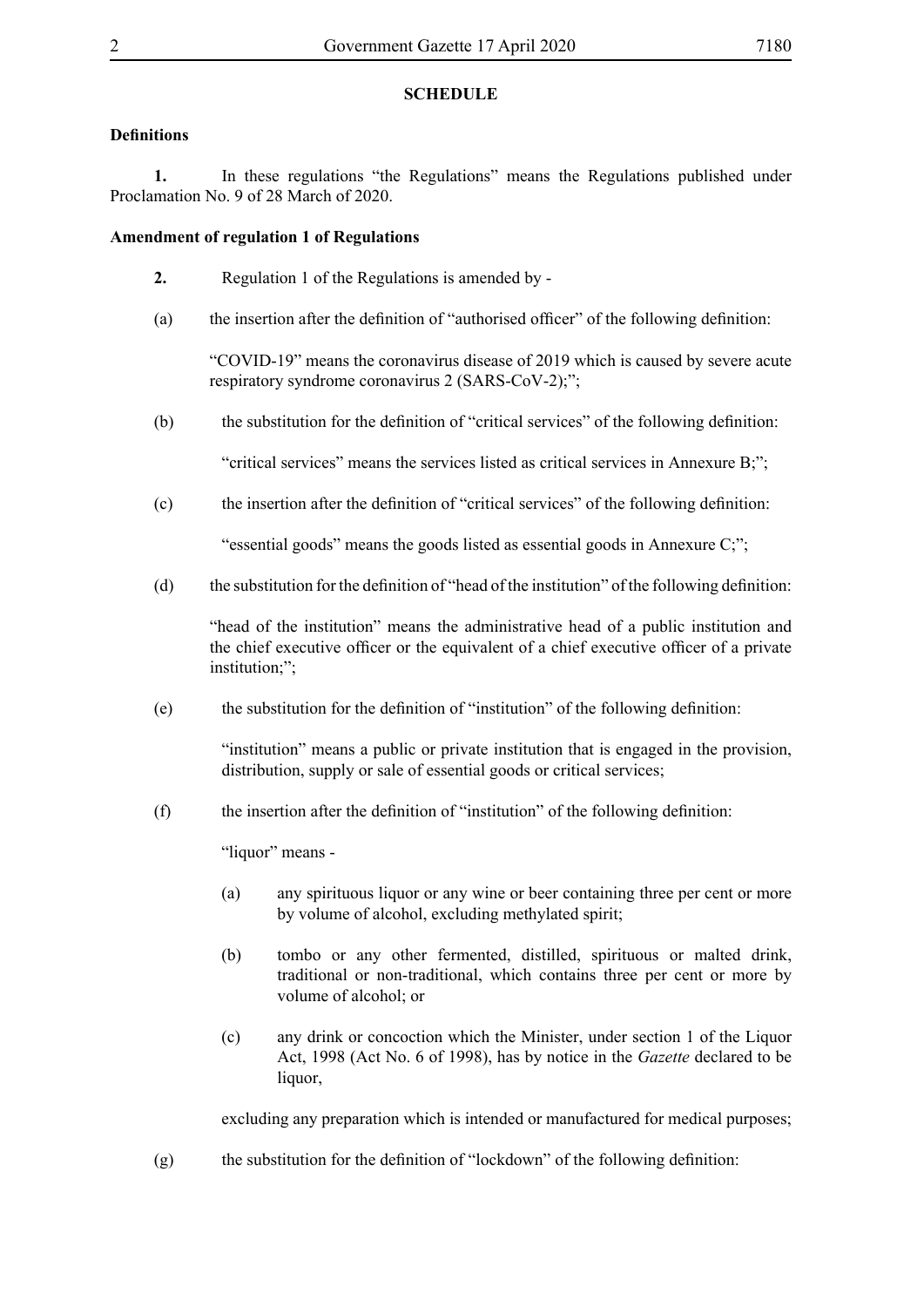"lockdown" means the prohibition or restriction on the movement of persons or goods or services or on the conducting of certain social, economic or other activities during the period of lockdown;";

(h) the insertion after the definition of "lockdown" of the following definition:

"period of lockdown" means the period referred to in regulation 3;"; and

- (i) the deletion of the definition of "school" and the insertion of that definition after the definition of "quarantine;"; and
- $(i)$  the insertion after the definition of "school" of the following definition:

"these regulations" include directives issued under regulation 14.".

#### **Substitution of regulation 2 of Regulations**

**3.** The Regulations are amended by the substitution for regulation 2 of the following regulation:

#### **"Application of regulations**

**2.** (1) The provisions of these regulations apply to the whole of Namibia during the period of lockdown.

(2) If there is a conflict between the provisions of these regulations and any other law the provisions of these regulations prevail.".

#### **Substitution of regulation 3 of Regulations**

**4.** The Regulations are amended by the substitution for regulation 3 of the following regulation:

#### **"Period of lockdown**

**3.** The country wide lockdown starts from 23:59 on 17 April 2020 and ends at 23:59 on 4 May 2020.".

#### **Substitution of regulation 4 of Regulations**

**5.** The Regulations are amended by the substitution for regulation 4 of the following regulation:

#### **"Closure of schools and higher education institutions**

**4.** All schools and higher education institutions in Namibia must remain closed during the period of lockdown, but the closure of schools and higher education institutions does not prevent -

- (a) in the case of a state school, the relevant minister responsible for education; and
- (b) in any other case, the governing bodies of schools and institutions,

from employing other alternative forms of learning that do not involve the physical presence of learners or students at the schools or institutions.".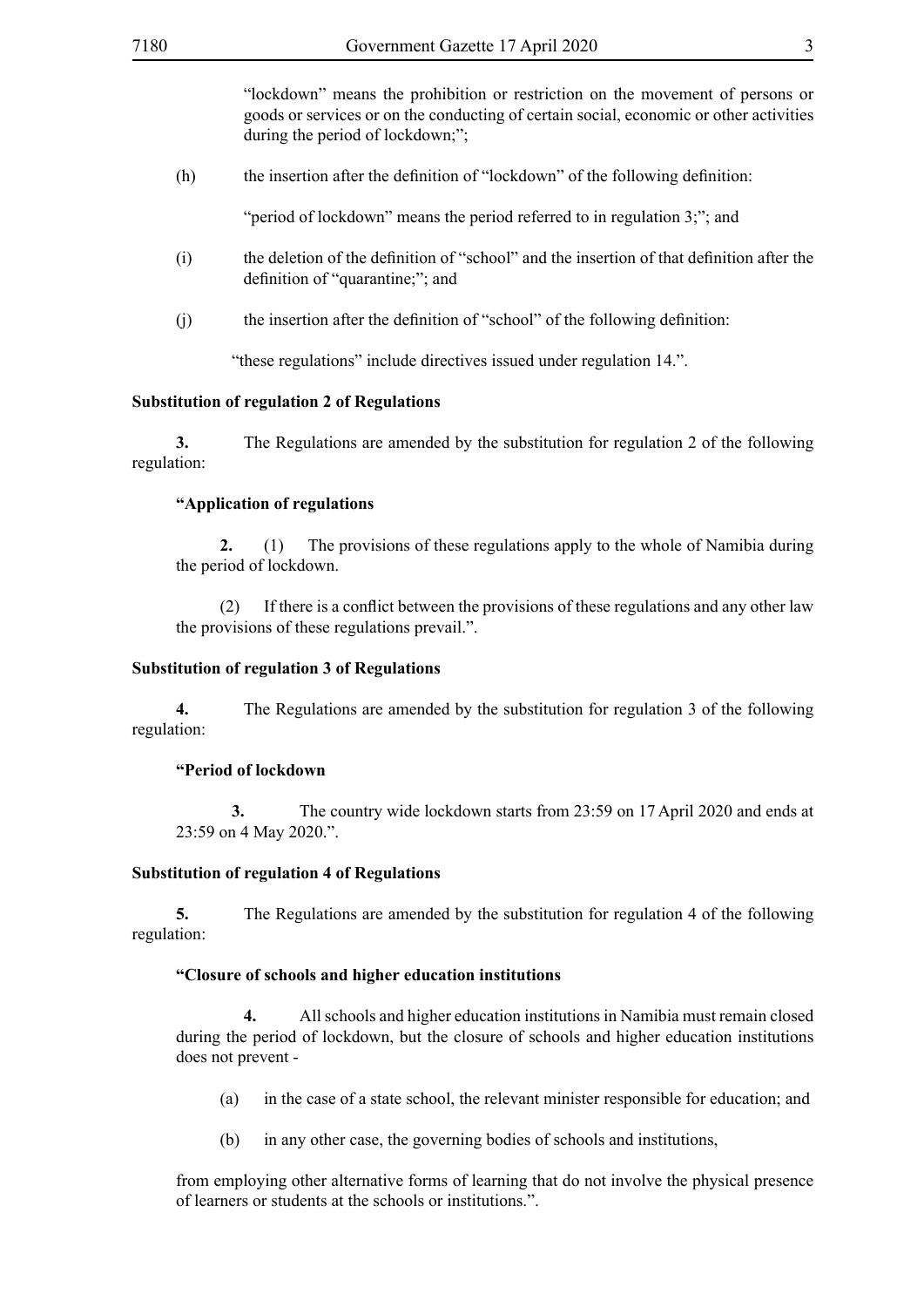#### **Amendment of regulation 5 of Regulations**

- **6.** Regulation 5 of the Regulations is amended -
- (a) by the substitution for subregulation (1) of the following subregulation:

"(1) For the purpose of this regulation, a "public gathering" is a gathering of more than 10 persons for a collective purpose, but does not include a situation where -

- (a) such number of persons coincidentally find themselves at a specific place at the same time; or
- (b) all persons at the gathering are members of the same household gathered at their place of residence.";
- (b) by the insertion after subregulation  $(1)$  of the following subregulations:

"(1A) During the period of lockdown all public gatherings are prohibited, except where a gathering is for -

- (a) persons attending a funeral in which case the persons gathered may not exceed 10 persons;
- (b) meetings of a governmental institution at national, regional and local levels or the Cabinet or the Parliament, where the matter to be addressed at the meeting is so critical that it cannot be postponed or whenever a meeting is required to be held by any law; or
- (c) the purpose of conducting of, or engaging in, any activity in connection with the provision of critical services or essential goods as contemplated in any provision of these regulations.

(1B) Persons who gather in the circumstances referred to in subregulations (1) and (1A) must at all times adhere to the measures to combat, prevent and suppress the spread of COVID-19 as specified in and under these regulations.".

#### **Substitution of regulation 6 of Regulations**

**7.** The Regulations are amended by the substitution for regulation 6 of the following regulation:

#### **"Prohibition on movement of persons and goods within zone or between zones**

**6.** (1) For purposes of these regulations, Namibia is divided into zones specified in Annexure A.

(2) During the lockdown period, a person may not enter into or depart from one zone to another zone, except that this provision may not be construed as preventing a person from movement within the same zone in which he or she is located as long as that person complies with the requirements of these regulations relating to the movement of persons and goods.

(3) A person who contravenes or fails to comply with subregulation (2) commits an offence and is on conviction liable to a fine not exceeding N\$2 000 or to imprisonment for a period not exceeding six months or to both such fine and such imprisonment.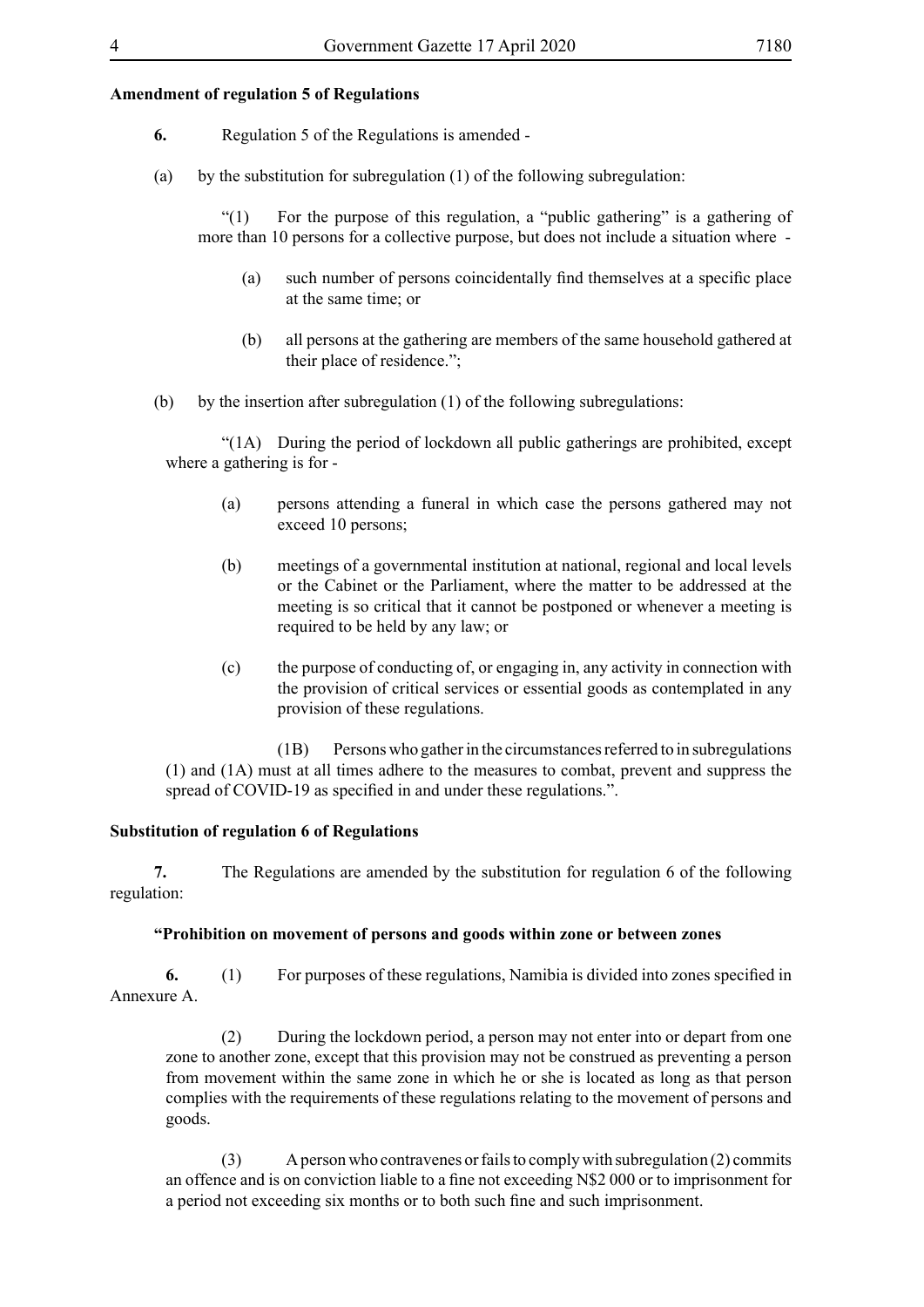(4) If an authorised officer finds a person under circumstances which create a reasonable suspicion that the person is likely to contravene subregulation (2), that authorised officer may instruct the person to stop the journey in question and failure to obey such an instruction is deemed to be a contravention of, or failure to comply with that subregulation, and that person is liable to the penalties provided for in subregulation (3).

- (5) A person -
- (a) who holds a permit referred to in subregulation (6) does not contravene subregulation (2) if he or she enters into or departs from a zone as contemplated in that subregulation; and
- (b) referred to in subregulation (7) does not contravene subregulation (2) if he or she enters into or departs from a zone as contemplated in that subregulation.
- (6) If a person wishes to enter into or depart from a zone for -
- (a) purposes of receiving essential medical treatment;
- (b) purposes of attending a funeral of a family member, an acquaintance or a dependant;
- (c) purposes of assisting a family member, an acquaintance, dependant who is ill or otherwise suffers from a distressing situation;
- (d) any other reason which an authorised officer considers sufficient to warrant the entering into or departing from the zone.

that person must obtain a permit from an authorised officer nearest to that person or at the point of entry into or exit from a zone, authorising entry into or departure from a zone or travel between zones which would otherwise have been a contravention of subregulation  $(2)$ .

(7) A person is exempted from the requirement of obtaining a permit to enter or depart as contemplated in subregulation (6), if that entering or departure is necessary for purposes of -

- (a) transporting essential goods;
- (b) performing an action necessary for the enforcement of law or public order;
- (c) facilitating the distribution of food or other necessities of life;
- (d) maintaining or repairing infrastructure necessary or useful for the provision of essential goods or critical services; or
- (f) performing a critical service that cannot reasonably be postponed.".

#### **Amendment of regulation 7 of Regulations**

**8.** Regulation 7 of the Regulations is amended in subregulation (1) by the substitution for paragraph (c) of the following paragraph:

"(c) is not domiciled in Namibia or otherwise lawfully resident in Namibia;".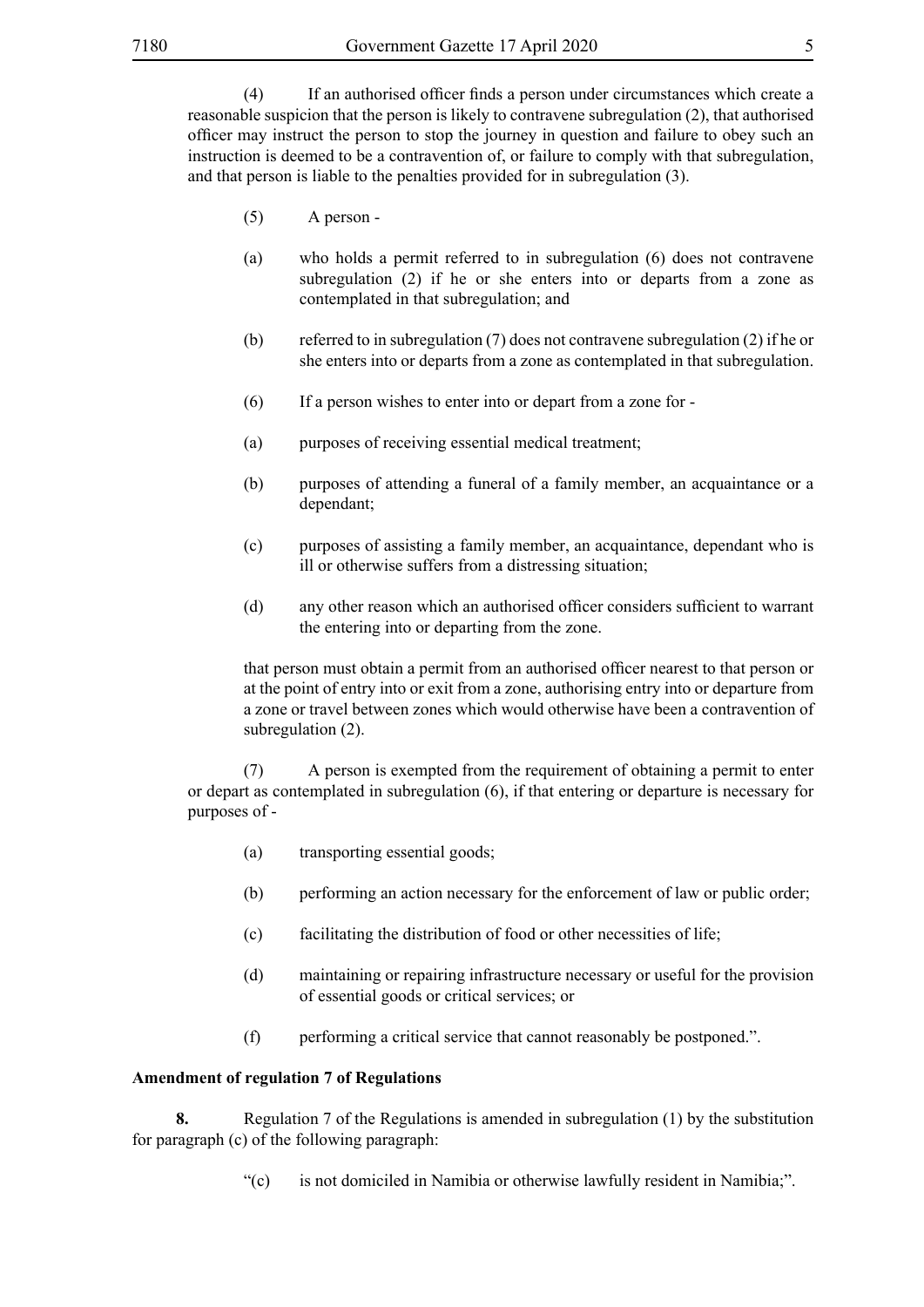#### **Substitution of regulation 9 of Regulations**

**9.** The Regulations are amended by the substitution for regulation 9 of the following regulation:

#### **"Restriction of movement from places of residence**

**9.** (1) During the period of lockdown a person may not leave his or her place of residence, except for any of the following reasons -

- (a) performing a critical service;
- (b) obtaining essential goods;
- (c) seeking medical assistance;
- (d) to attend a funeral of a family member, an acquaintance or a dependant, but subject to regulation  $5(1A)$  and  $(1B)$ ;
- (e) visits to pharmacies, food supply stores, courts, banks or other providers of essential goods or critical services;
- $(f)$  for physical exercise either alone or in groups of not more than three persons; or
- (g) for any other reason that is justifiable in the circumstances;

(2) An authorised officer may instruct a person to refrain from doing an act or engaging in conduct which constitutes or is likely to constitute a contravention of, or failure to comply with, any provision of subregulation (1).

(3) A person who fails or refuses to comply with an instruction issued under subregulation (2) commits an offence and is on conviction liable to a fine not exceeding N\$2 000 or to imprisonment for a period not exceeding six months or to both such fine and such imprisonment.".

#### **Amendment of regulation 10 of Regulations**

- **10.** Regulation 10 of the Regulations is amended by -
- (a) the substitution for subregulation (3) of the following subregulation:

"(3) The head of the institution involved in the provision of a critical service or a person delegated by the head of the institution must determine -

- (a) the critical service to be performed during the period of lockdown; and
- (b) the staff members who must perform the critical service during the period of lockdown."; and
- (c) the substitution for subregulation (7) of the following subregulation:

 $\degree$ (7) An authorised officer may screen a person, who is performing or is required to perform a critical service, for COVID-19;";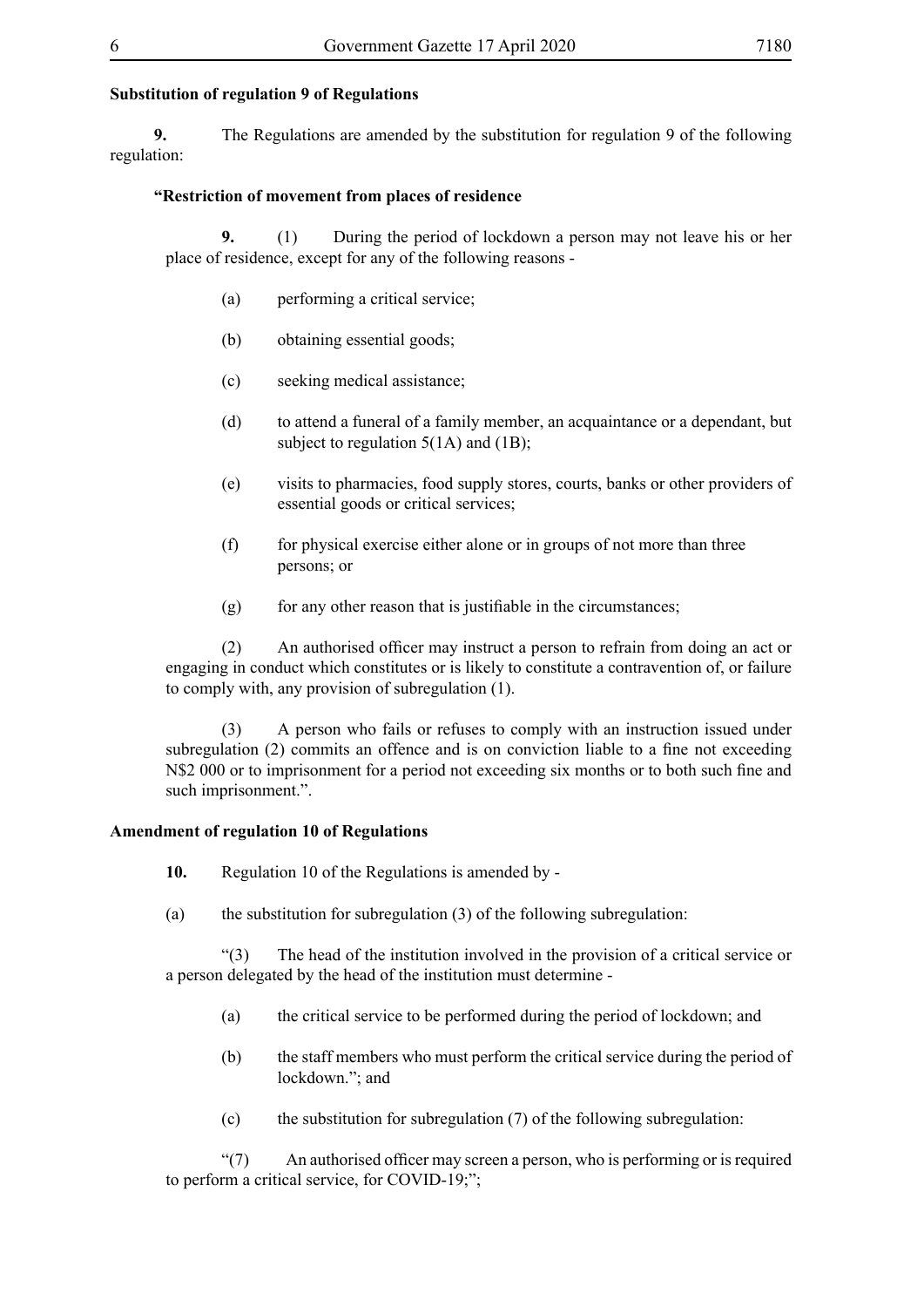(c) the addition after subregulation (7) of the following subregulations:

"(8) "The head of an institution must ensure that persons who perform critical services in that institution at all times adhere to the measures to combat, prevent and suppress the spread of COVID-19 as specified in or under these regulations.

(9) A person who contravenes or fails to comply with subregulation (6) or who refuses to be screened as contemplated in subregulation (7) commits an offence and is on conviction liable to a fine not exceeding N\$2 000 or imprisonment for a period not exceeding six months or to both such fine and such imprisonment.

(10) For the purposes of this regulation, provision of a critical service or performing a critical service includes the provision of essential goods or critical services to any person.".

#### **Substitution of regulation 11 of Regulations**

**11.** The Regulations are amended by the substitution for regulation 11 of the following regulation:

#### "**Prohibitions relating to liquor**

- **11.** (1) During the lockdown period, a person may not -
- (a) sell liquor; or
- (b) purchase liquor.

(2) A person who contravenes subregulation (1) commits an offence and is on conviction liable to a fine not exceeding N\$2 000 or imprisonment for a period not exceeding six months or to both such fine and such imprisonment.

(3) An authorised officer may, without a warrant, seize any liquor that is suspected to have being sold or has been purchased in contravention of this regulation and the seized liquor must, subject to necessary changes, be dealt with in accordance with the provisions of the Liquor Act, 1998 (Act No. 6 of 1998) as if it were liquor seized in terms of that Act.".

# **Substitution of regulation 12 of Regulations**

**12.** The Regulations are amended by the substitution for regulation 12 of the following regulation:

#### **"Provisions relating to certain operations and closure of certain businesses**

- **12.** (1) During the period of lockdown -
- (a) all businesses and other entities must cease operations, except for any business or entity involved in the manufacturing, supply or provision of essential goods or critical services, including the importation and exportation of essential goods or equipment and goods necessary for the provision of critical services;
- (b) all shops and businesses must be closed, except for any shop or business that sells essential goods or provides critical services;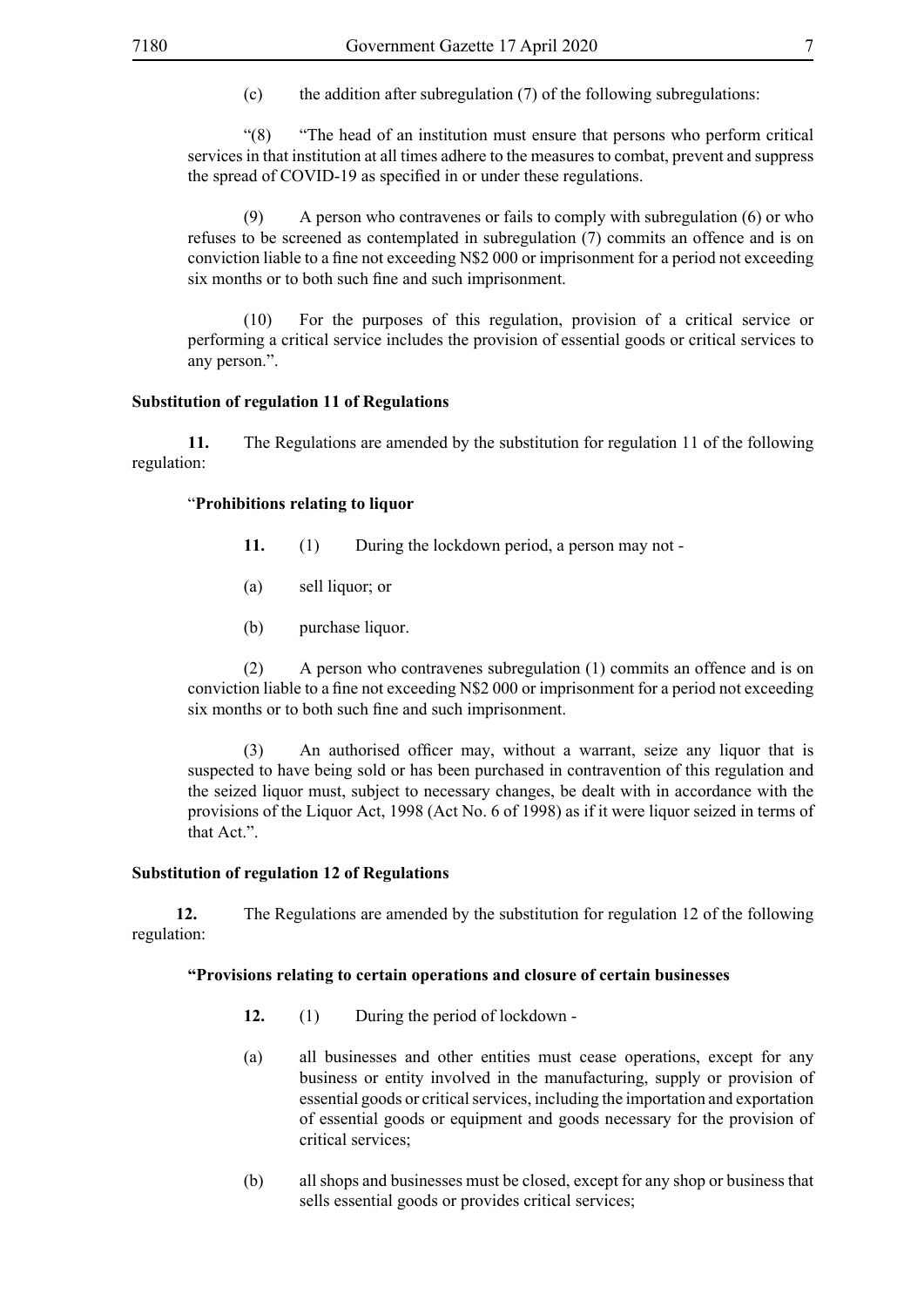- (c) all open markets, informal trading activities, shebeens, bars, pubs and nightclubs must be closed, except for -
	- (i) any open market where essential goods or critical services are sold; or
	- (ii) an informal trader that sells essential goods or provides a critical service;
- (d) restaurants, cafés and coffee shops may remain open: Provided that they only provide take away services.
- (2) During the period of lockdown, any business entity, including a retail trader that is -
	- (a) registered with the Business and Intellectual Property Authority established by the Business and Intellectual Property Authority Act, 2016 (Act No. 8 of 2016); and
	- (b) involved in the manufacturing, distribution, supply or provision of essential goods or critical services,

must, in the manner and within the period set out in directives issued under regulation 14, obtain from the ministry responsible for trade, a confirmation of registration as a business that engages in the provision of essential goods or a critical service.

(3) Heads of institutions of businesses and entities which are operating during the period of lockdown must ensure that persons that access the essential goods or critical services at the business premises or places of the institutions and entities adhere to measures to combat, prevent and suppress the spread of COVID-19.

(4) A person who contravenes or fails to comply with subregulation (1) commits an offence and is on conviction liable to a fine not exceeding N\$2 000 or imprisonment for a period not exceeding six months or to both such fine and such imprisonment.".

#### **Substitution of Regulation 13 of the Regulations**

**13.** The Regulations are amended by the substitution for regulation 13 of the following regulation:

#### **"Judicial proceedings**

(1) For the purpose of combating, preventing and suppressing the spread of COVID-19, the Chief Justice may, during the period of lockdown, issue directions in respect of all courts in Namibia.

(2) Directions issued under subregulation (1) must be regarded, and have the effect, as directives issued under regulation 14.".

#### **Amendment of regulation 15 of Regulations**

- **14.** Regulation 15 of the Regulations is amended by -
- (a) the substitution for subregulation  $(1)$  of the following subregulation: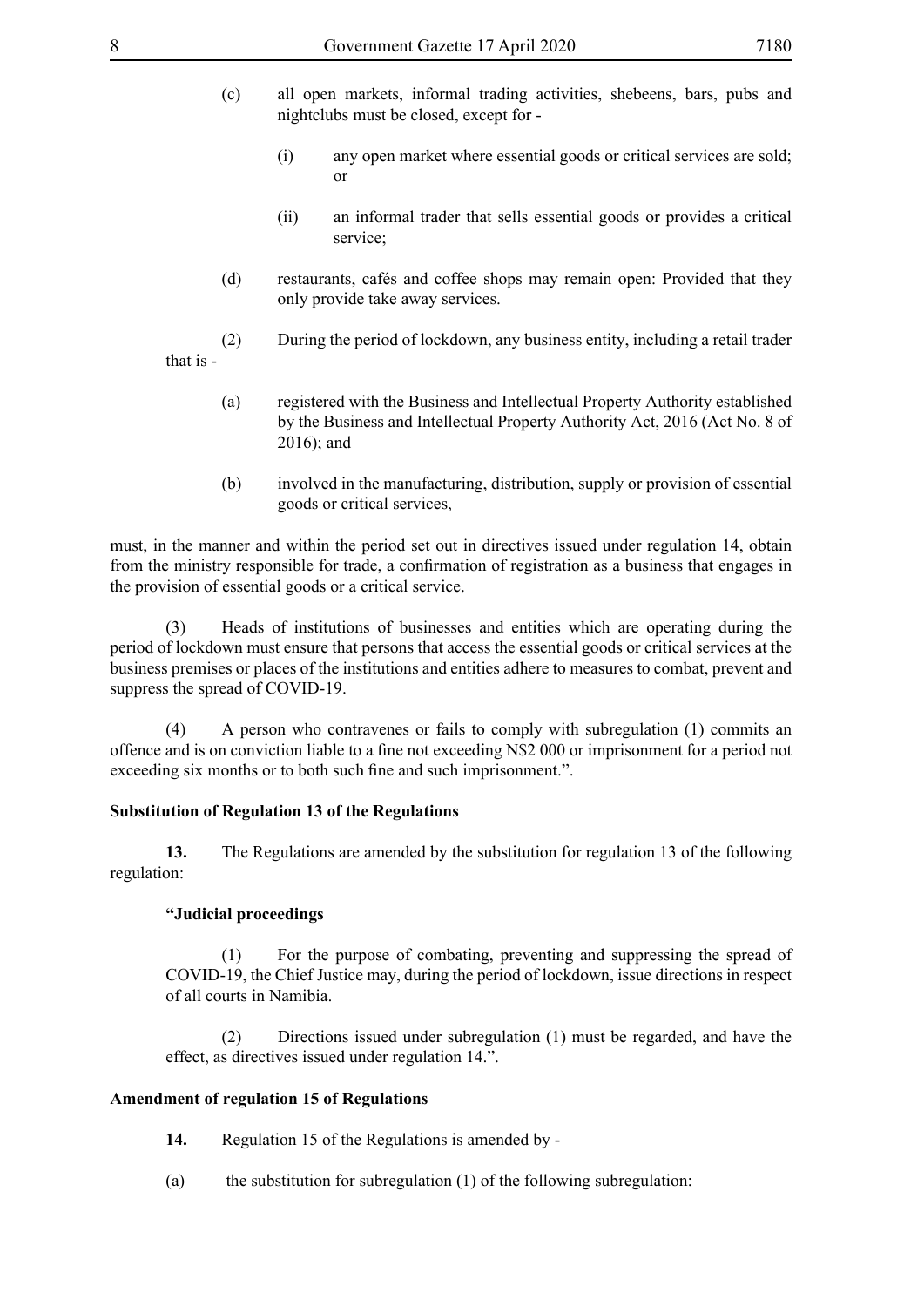"(1) Despite the provisions of section 96 of the Public and Environmental Health Act, 2015 (Act No. 1 of 2015), the provisions of Part 3 of that Act are, for purposes of these regulations, brought into operation."; and

(b) the insertion after subregulation (1) of the following subregulation:

"(1A) In order to attain the objectives of subregulation (1), any provision of the Public Health Act, 1919 (Act No. 36 of 1919) that is inconsistent with any provision of Part 3 of the Public and Environmental Health Act, 2015 (Act No. 1 of 2015) is suspended to the extent of the inconsistency during the period that this regulation is in force.".

#### **Amendment of regulation 16 of Regulations**

**15.** Regulation 16 of the Regulations is amended by the substitution for subregulation (1) of the following subregulation:

- $\lq(1)$  A person commits an offence if that person -
- (a) not being an authorised officer, by words, conduct or demeanour falsely represents himself or herself to be an authorised officer;
- (b) hinders, obstructs or improperly attempts to influence an authorised officer when exercising or performing a power or function conferred or imposed by or under these regulations or another law;
- (c) furnishes or gives false or misleading information to an authorised officer;
- (d) does anything calculated to improperly influence an authorised officer concerning a matter connected with the functions of the authorised officer; or
- (e) publishes, through any form of media, including social media
	- (i) any false or misleading statement about or in connection with the COVID-19; or
	- (ii) any statement that is intended to deceive any other person about the COVID-19 status of any person or measures to combat, prevent and suppress COVID-19 as specified in and under these regulations.".

#### **Repeal of regulation 18 of Regulations**

**16.** Regulation 18 of the Regulations is repealed.

#### **Substitution of Annexure A to Regulations**

**17.** The Regulations are amended by the substitution for Annexure A of the following Annexure:

#### **"ANNEXURE A**

#### ZONES

# (Regulation 6(1))

- 1. Zone 1 consisting of the Zambezi region.
- 2. Zone 2 consisting of the Kavango East and Kavango West regions.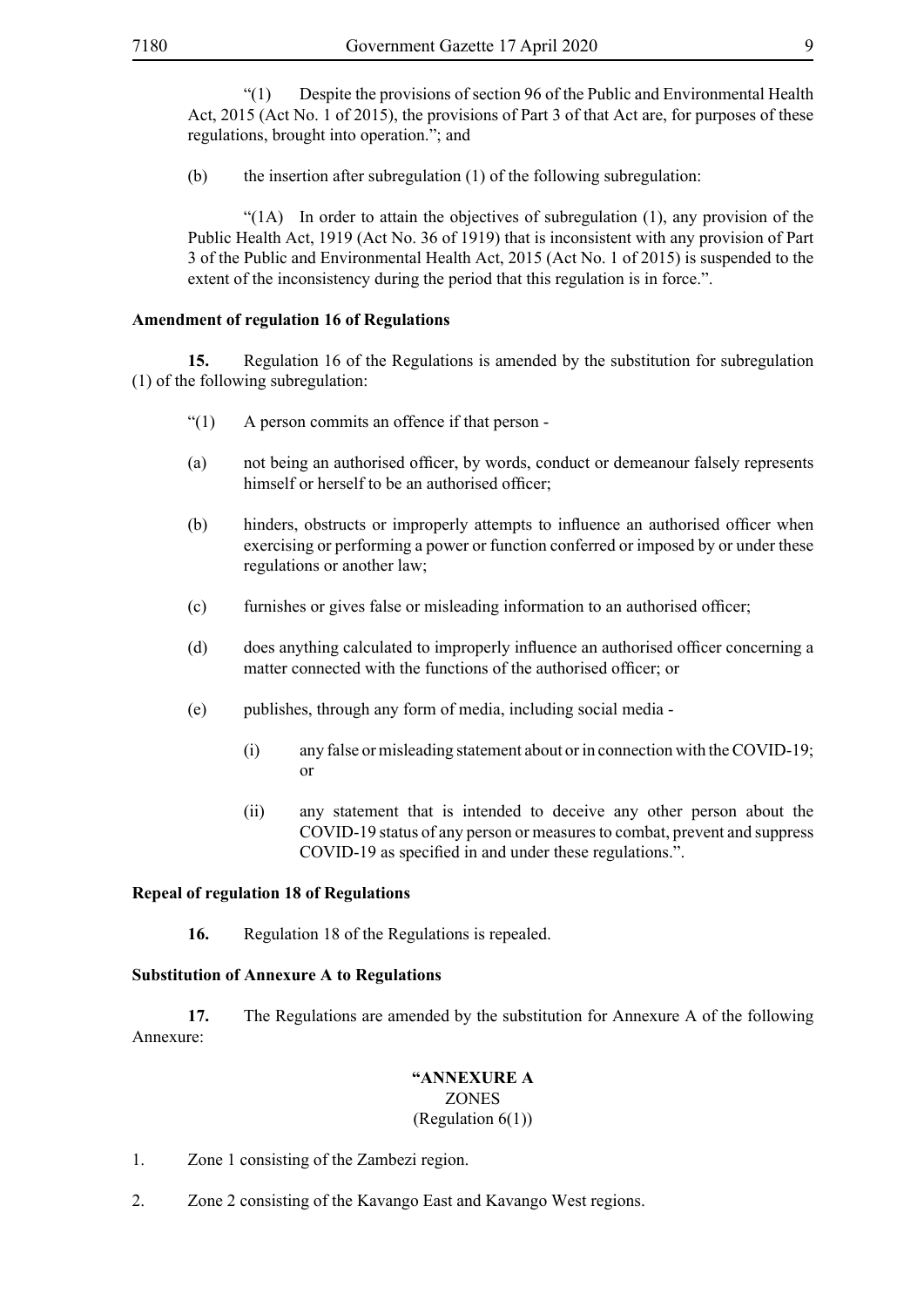- 
- 3. Zone 3 consisting of the Ohangwena, Oshikoto and Oshana regions.
- 4. Zones 4 consisting of the Omusati region.
- 5. Zone 5 consisting of the Otjozondjupa and Omaheke regions, but excluding the area which forms part of Zone 6.
- 6. Zone 6 consisting of the Khomas region together with
	- (a) the local authority areas of Rehoboth and Okahandja; and
	- (b) the tarred road connecting Windhoek and Okahandja and the tarred road connecting Windhoek and Rehoboth, as well as the strips of five kilometers on either side of the tarred roads.
- 7. Zone 7 consisting of the Erongo region.
- 8. Zone 8 consisting of the !Karas region.
- 9. Zone 9 consisting of the Hardap region, but excluding the area which forms part of Zone 6.
- 10. Zone 10 consisting of the Kunene region.".

# **Substitution of Annexure B to Regulations**

**18.** The Regulations are amended by the substitution for Annexure B of the following Annexure:

# **"ANNEXURE B**

# CRITICAL SERVICES

# (Regulation 10(1))

# PART 1

- 1. Ambulance services
- 2. Casualties services
- 3. Theatre Services
- 4. Intensive Care Unit (ICU) services
- 5. Hospital Wards
- 6. Laboratory Services
- 7. Pharmaceutical services
- 8. Dental Services
- 9. Radiography services
- 10. Physiotherapy services
- 11. Mortuary services
- 12. Medical services including medical specialised services
- 13. Hospital Kitchen Services
- 14. Hospital laundry services
- 15. Emergency management services
- 16. Disaster management services
- 17. Potable water services
- 18. Waste water management services
- 19. Scientific services
- 20. Electricity distribution services
- 21. Electricity operation services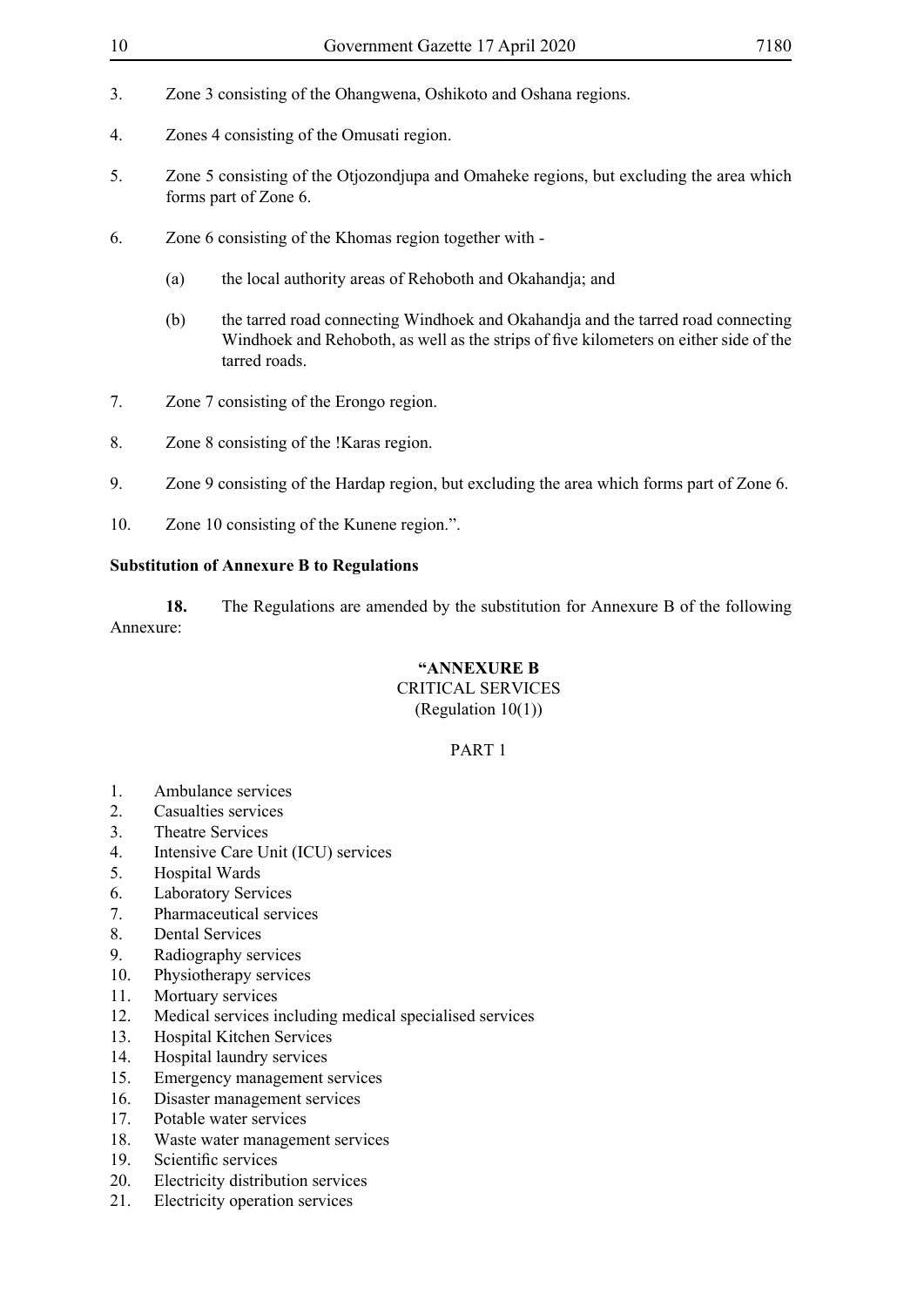- 22. Electricity maintenance services
- 23. Electricity transmission services
- 24. Electricity network operation services
- 25. Electricity system operation services
- 26. Electricity system security and planning services
- 27. Electricity engineering services
- 28. Electricity energy trading services
- 29. Air navigation services
- 30. Air traffic management services
- 31. Communication navigation and surveillance system services
- 32. Search and rescue services
- 33. Aeronautical information services
- 34. Meteorological services for air navigation services

#### PART 2

#### **1. Agriculture and forestry**

Agricultural production and value chains (animal husbandry, agronomic and horticulture) supply related operations, including farming, veterinary and phyto-sanitary provider services, pest control services, feed and chemical and fertilizer remedies providers. Millers and logistics services.

#### **2. Fishing**

Harvesting of fish (including artisanal fishing other than for leisure), cultivation of fish and value chain activities relating to fish, as part of food production for Namibia and for export; maintenance of fishing vessels and maintenance of fishing processing plants.

# **3. Mining and quarrying**

Mining and related activities to maintain mining operations including critical maintenance work on plant and equipment. Normal mining operations, including value chain activities will be allowed, provided that mining companies are subject to imposition of public health measures.

#### **4. Manufacturing**

Manufacturing of health related products, hygiene and sanitary related products, supplies, devices, equipment, and medicines, including complementary health products and supplements; food, non-alcoholic beverages and essential products, as well as essential inputs thereto. This includes production for exporting the same product categories. Production for disposable health and hygiene and sanitary related products, as well as for the production of packaging for essential health and food supply chains. Food, beverages and essential goods manufacturing and processing facilities, to the extent they are supporting essential or critical business continuity services to fight COVID-19.

# **5. Electricity, gas, steam and air conditioning supply**

Public and private organisations, their staff and service providers essential to the generation, transmission and distribution of electricity, fuel, gas, steam and air conditioning will need to continue to operate. This includes local authorities and regional councils, and the suppliers of logistics, feedstock and maintenance will be required to continue to operate and provide security of electricity supply.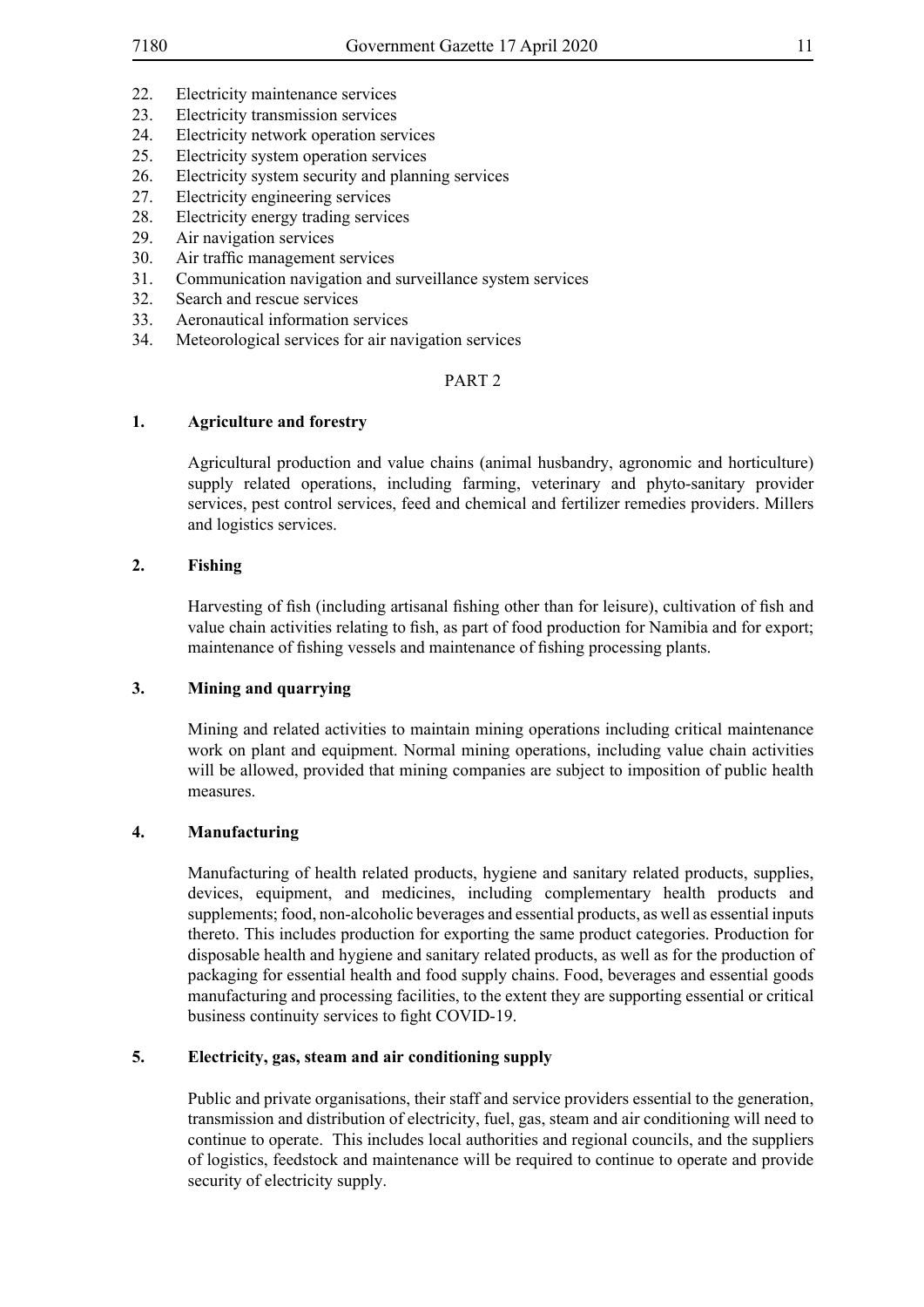# **6. Water supply, purification, desalination,sewerage, waste management and remediation activities**

Public and private organisations, their staff and service providers essential to the security of supply of bulk and potable water and sanitation must continue to operate and provide vital water and sanitation services. This includes local authorities and regional councils and those involved in the supply of materials, chemicals and related equipment.

# **7. Construction**

Any maintenance support requirements for retailers, manufacturers producing essential goods, support to medical services; any construction that cannot be reasonably postponed; plumbing and electrical services, security installations and maintenance, water treatment and sewerage. Building of medical infrastructures and quarantine camps in support of essential goods and critical services to fight COVID-19.

# **8. Wholesale and retail trade, repair of motor vehicles and motorcycles**

Retail, wholesale, supermarkets, the open markets and informal traders referred to in regulation  $12(1)(c)(i)$  and (ii), home kiosks for food and essential goods. Essential hygiene goods include: toilet paper, cleaners, sanitizers and disinfectants, personal hygiene products, and essential supplies for those taking care of the sick and elderly and in order for people to remain healthy. All services related to the repair of motor vehicles and motorcycles to continue in as far as are providing support to the fight of COVID-19.

# **9. Transportation, logistics and storage**

Warehousing, transport (including courier services), distribution, cold storage and logistics for essential goods, production inputs and health related goods. This includes operations at all entry points. Humanitarian and relief functions in the fight of COVID-19 will be permitted.

# **10. Accommodation and food service activities**

To the extent that they are supporting essential or critical business continuity services to the fight of the COVID-19 subject to take away and not dinning in restaurants as provided for under regulation  $12(1)(d)$ .

# **11. Information and communication**

Communication and media services on screen, television, radio, print, broadcast and online.

# **12. Legal, financial, banking, social security and insurance activities**

Legal, court, financial, banking and insurance services and health funders required to finance and support essential and critical business continuity and provide short term bridging finance to people and businesses during this period.

# **13. Professional, scientific and technical activities**

Professional, scientific and technical services, to the extent that they are providing support in the COVID-19 response, essential and critical services.

# **14. Support service activities**

Private services to the extent that they are providing support in the COVID-19 response, essential and critical business continuity services.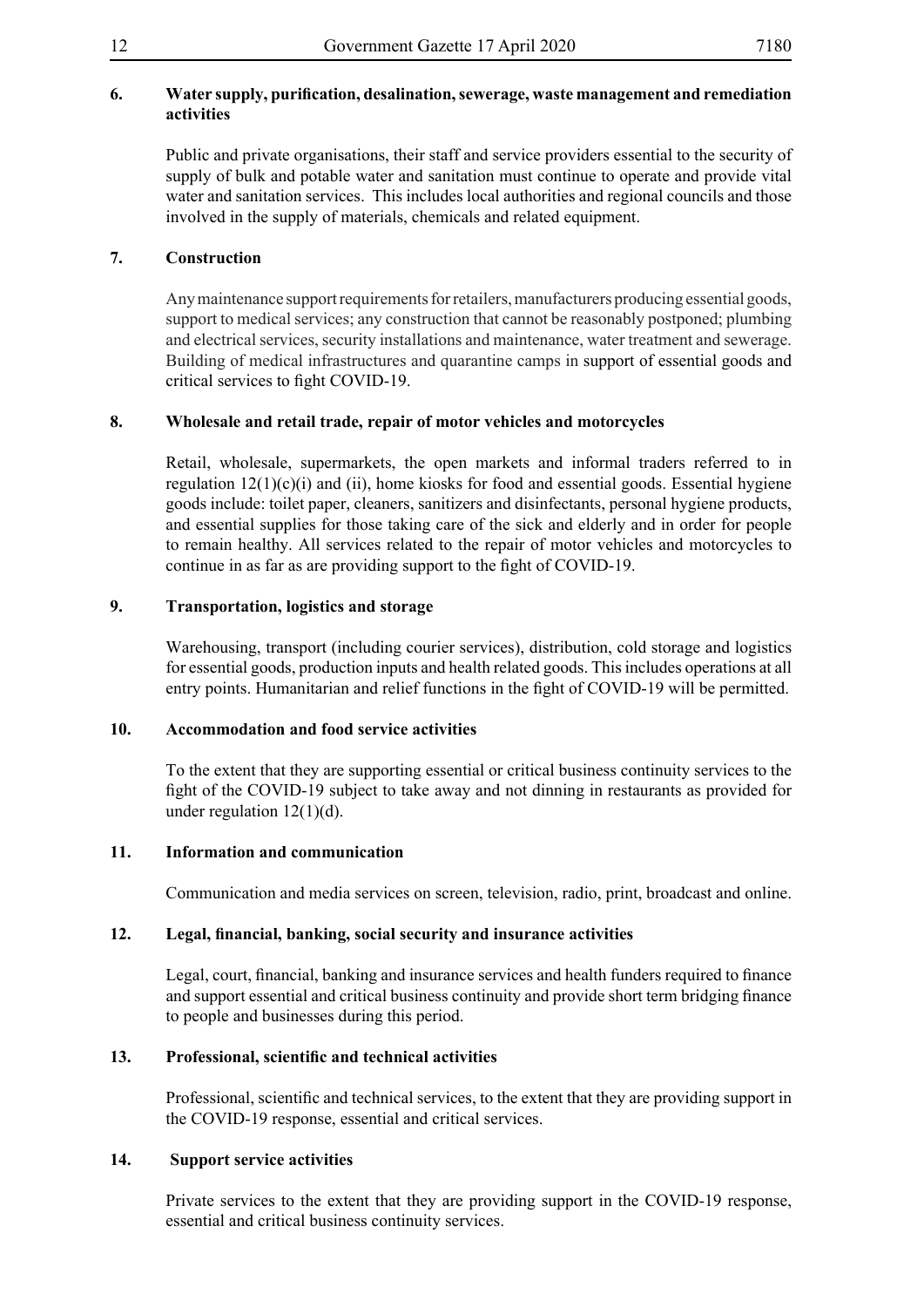# **15. Public administration, defense, safety and security**

Public Office Bearers, personnel and functionaries at national, regional and local levels to the extent that they are providing support in the COVID-19 response, essential and critical business continuity services. Safety and security services protecting people and property.

#### **16. Human health and social work activities**

All centers providing life and health services; energy, food and water supply, social, transactional, communications, law and order and international critical business continuity services. Care services relating to the sick, frail, children, or other vulnerable persons, in a home or homestead; and care facilities for children of critical service workers.

#### **17. Information communications technology**

Data centers, fiber optic infrastructure, towers and antennae will need to operate at high efficiency to ensure connectivity remains stable.

#### **Insertion of Annexure C in the Regulations**

**19.** The Regulations are amended by the insertion after Annexure B of the following Annexure:

#### **"ANNEXURE C** ESSENTIAL GOODS (Regulation 1)

1. Food:

- (a) any food product, including water and non-alcoholic beverages;
- (b) animal food; and
- (c) chemicals, packaging and ancillary products used in the production of any food product.
- 2. Cleaning and hygiene products:
	- (a) toilet paper, sanitary pads, sanitary tampons;
	- (b) hand sanitiser, disinfectants, soap, alcohol for industrial use, household cleaning products, and personal protective equipment;
	- (c) chemicals, packaging and ancillary products used in the production or preservation of any of the above;
	- (d) products for the care of children;
	- (d) personal care including but not limited to, body and face washes, roll-ons, deodorants, toothpaste and any other products ordinarily used for hygiene purposes.
- 3. Medical:
	- (a) medical and hospital supplies, equipment and personal protective equipment;